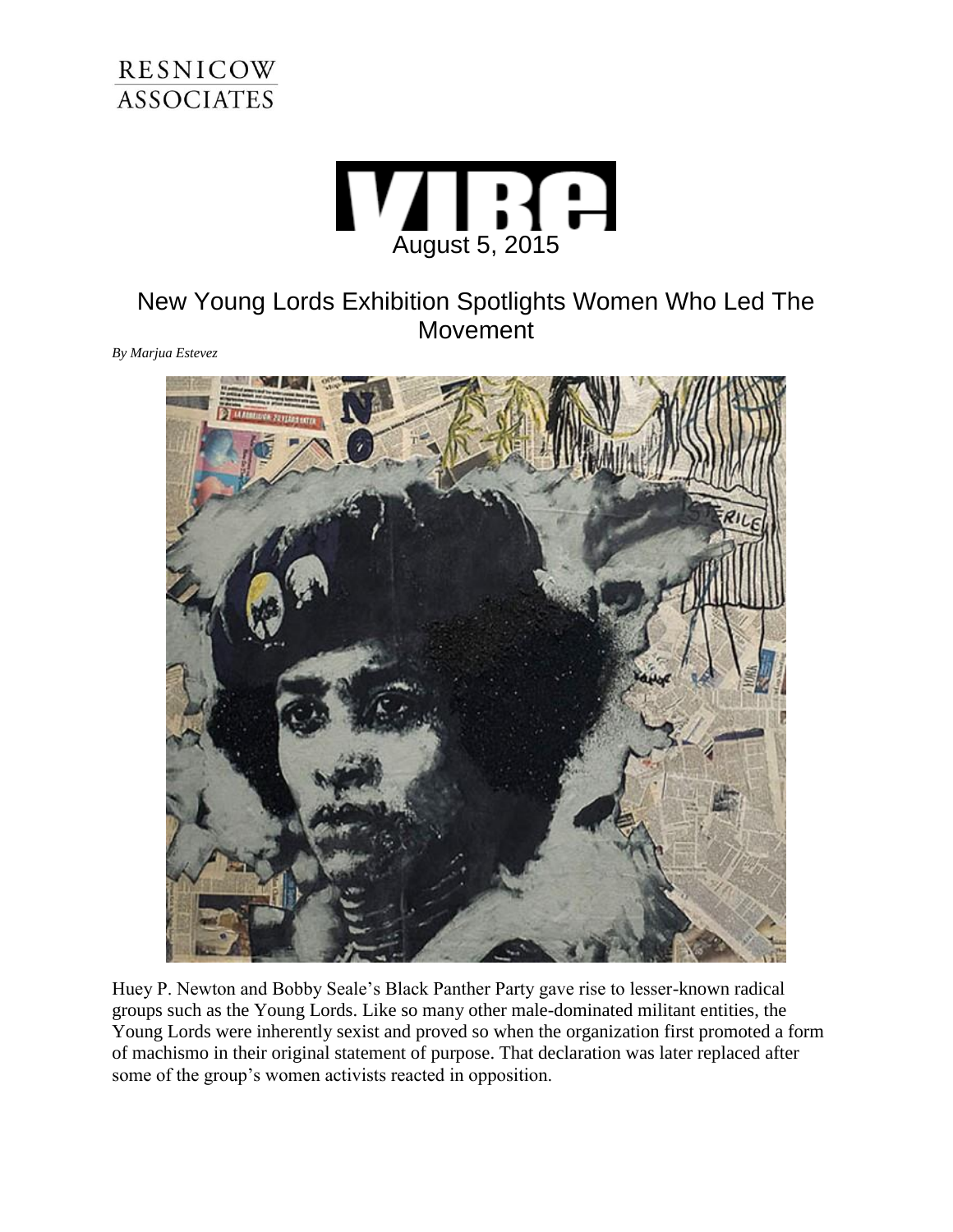"The women of the Young Lords led an internal struggle in the organization on the persistence of sexism within its ranks, out of which they secured a role for women in the organization's leadership body," professor of History at Baruch College and co-curator Johanna Fernandez told *VIBE Viva*. "They struck 'Revolutionary Machismo' from the group's 13-point program and platform, replacing it with 'Down with Machismo and Male Chauvinism.'"

The words "We want equality for women. Down with machismo and male chauvinism." are splayed across the [Bronx Museum,](http://www.bronxmuseum.org/) where the first-ever visual exposition of the role of women in the Young Lords now lives. *¡Presente! The Young Lords in New York* gives prominence to a little-known fact about the Puerto Rican revolutionaries: their unique politics included both nationalism and feminism.

The women involved in the struggle would go on to launch an aggressive campaign to reeducate men and women to defy socially prescribed gender roles. The initiative culminated in one of the most comprehensible theoretical papers of the 1960s on the oppression of women of color: an outline of the history of gender oppression, particularly among Puerto Rican women.

"[It] proposed a comprehensive reproductive rights program, calling for access to quality public healthcare, free childcare, community control of abortion clinics, and safe contraception options," Professor Fernandez added. "They also launched the Women's Union to bring more women of color into the social justice movement and produced *La Luchadora*, a newspaper by women for women."

In addition to the exhibit, a forum was held featuring eight women of the Young Lords. Each told her personal story of struggle for a revolutionary society. This marked the first public conversation of its kind.

–

*¡Presente! The Young Lords in New York will be exhibited at The Bronx Museum of the Arts (July 2 – October 18, 2015), El Museo del Barrio (July 22 – October 17, 2015), and Loisaida Inc. (July 30 – October 10, 2015). The initiative will include public and educational programs across partnering venues to build awareness of the Young Lords' innovative contributions to the struggle for civil rights and influence on contemporary artists, and to spark conversations about grassroots community activism today. The institutions partnering in ¡Presente! The Young Lords in New York are all located in neighborhoods where the Young Lords were most active, and each exhibition reflects on the Young Lords' activities in that part of the City.*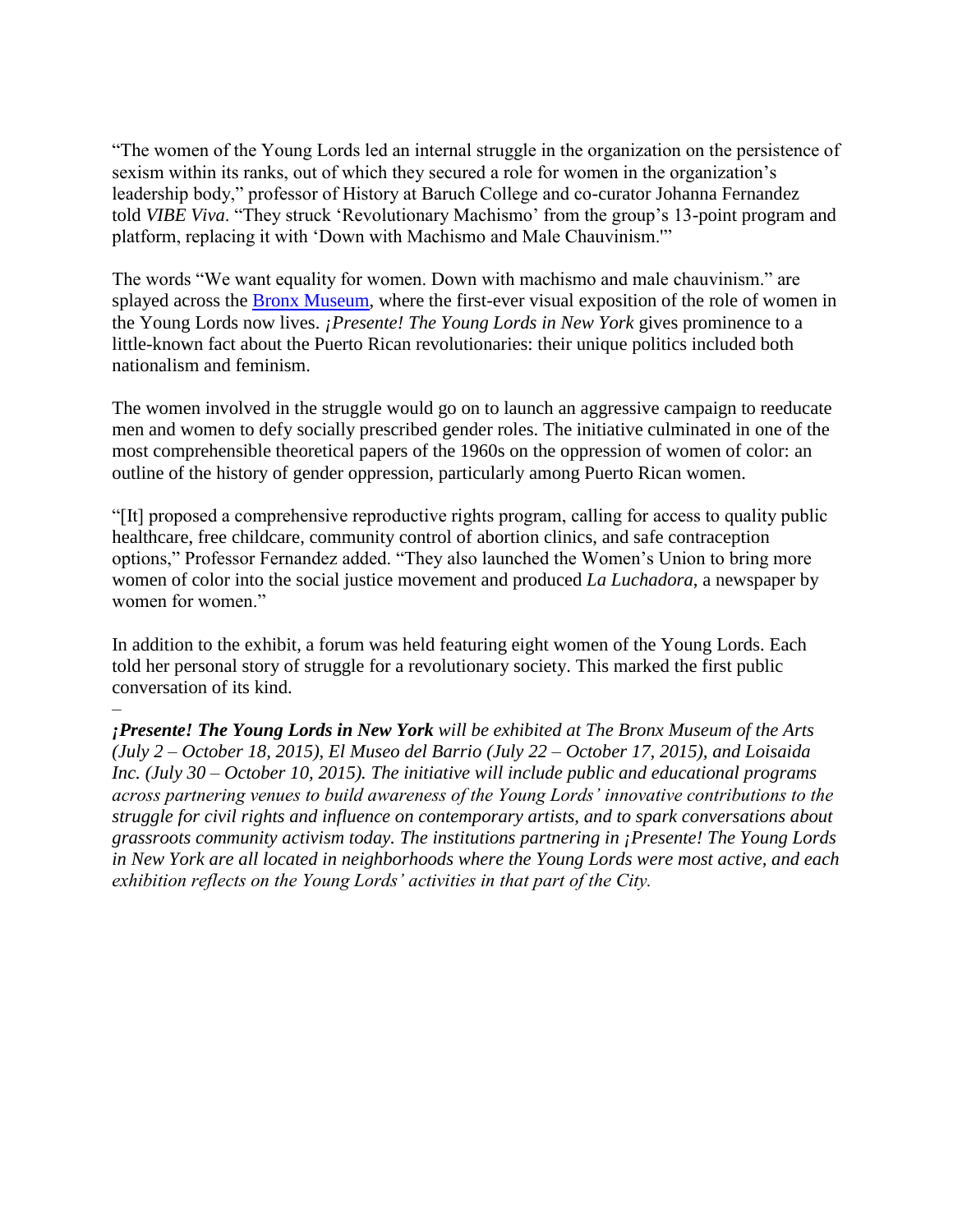## **SLIDESHOW IMAGES**



Caecilia Tripp<br>Video still from "Music for (prepared) Bicycles," Score Two New York, Brooklyn/Spanish<br>Harlem/The Bronx, 2013<br>HD video 14 minutes HD video, 14 minutes<br>Courtesy of the artist



The Young Lords Organization<br>Cover of Palante newspaper (Volume 2, Number 7, July 17, 1970) Newsprint Courtesy of Tamiment Library & Robert F Wagner Labor Archives, New York University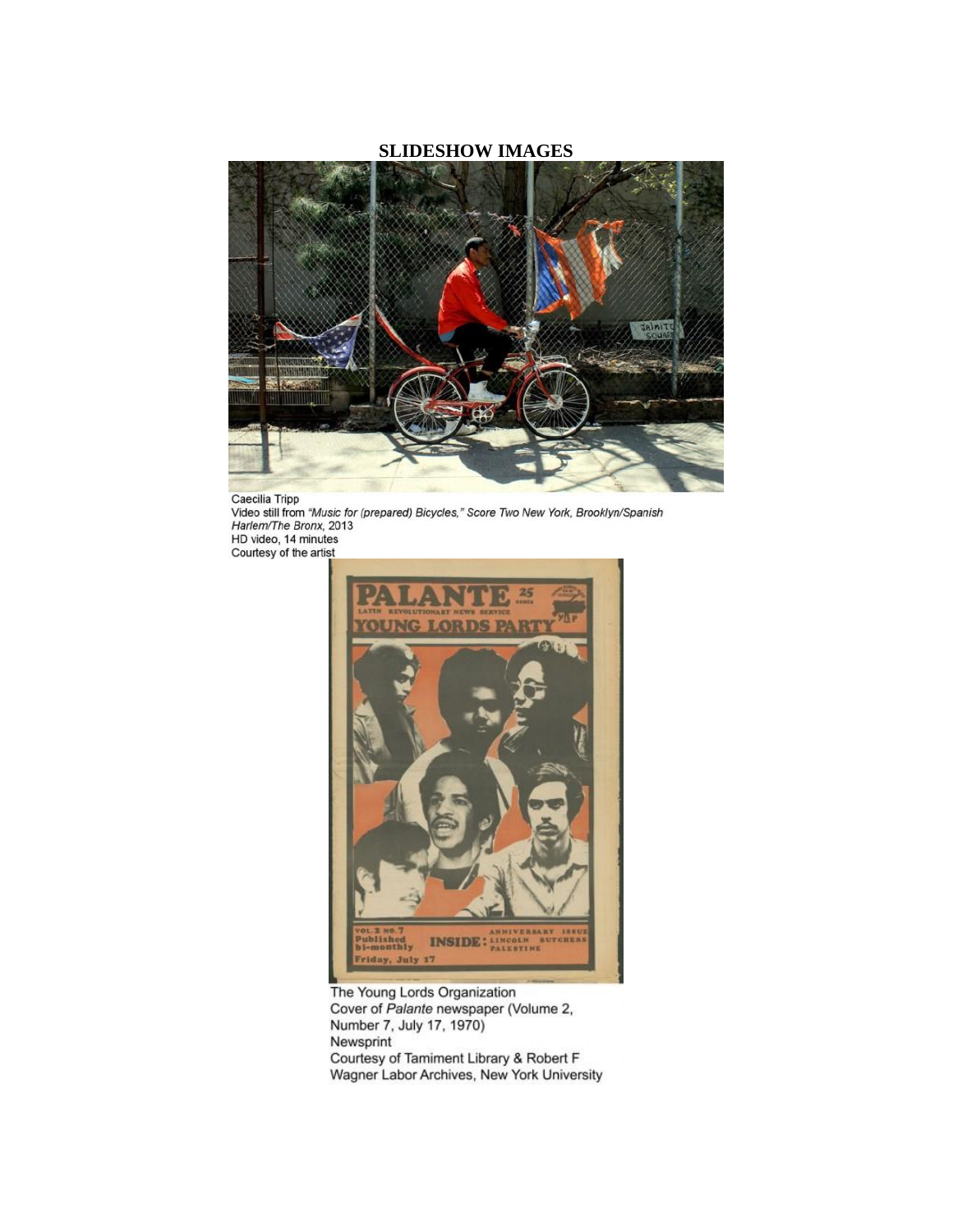

Fred W. McDarrah<br>Pablo Guzman, Yoruba of the Young Lords, c. 1968<br>Vintage gelatin silver<br>Bronx Museum of the Arts<br>Purchased with funds from the Ford Foundation<br>2013.10



Maximo Colon Untitled, c. 1970<br>Digital print Courtesy of Maximo Colon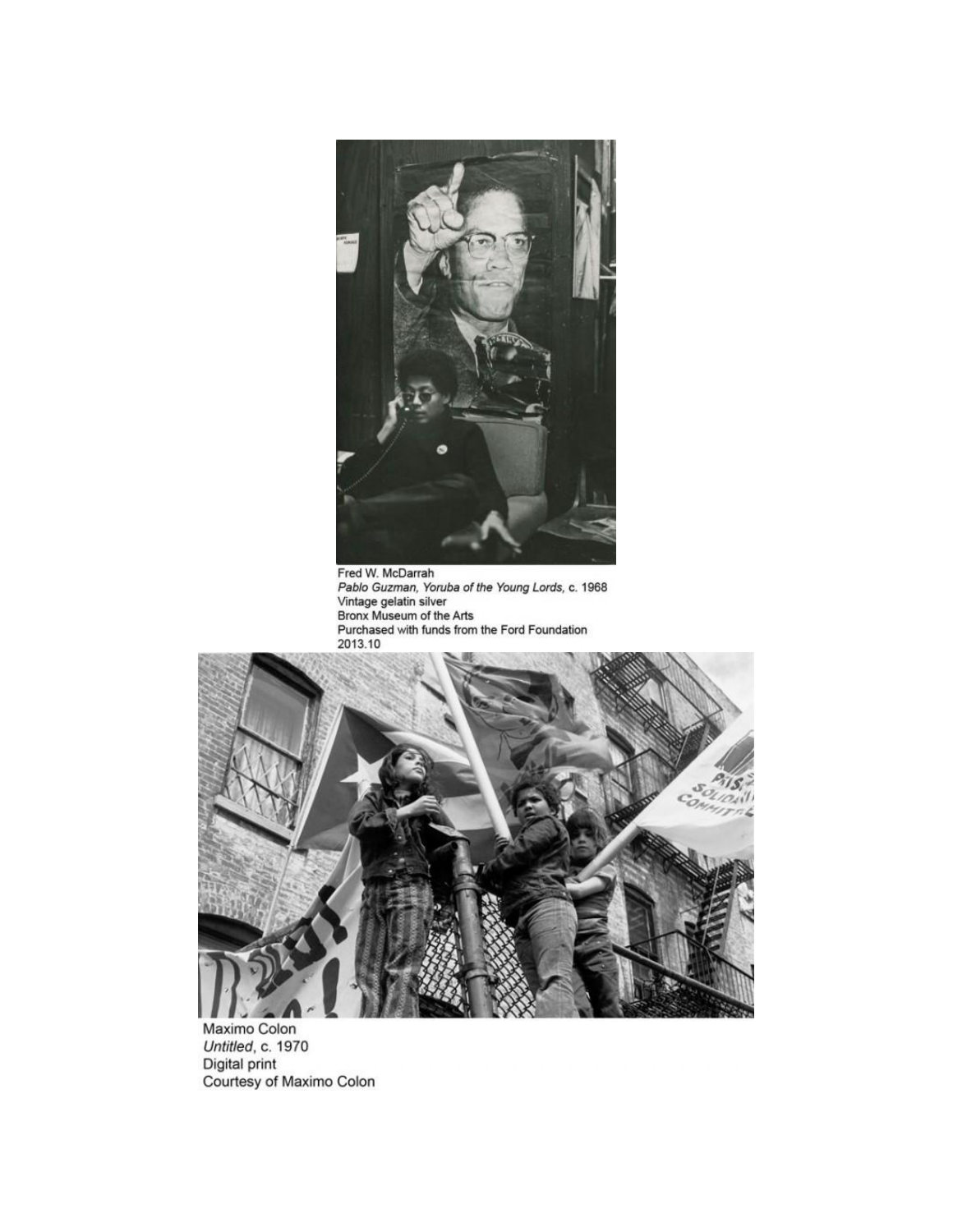

Michael Abramson Untitled (Iris Morales, Denise Oliver, and other Young Lords), c. 1970 Black and white photograph  $11 \times 14$  inches Courtesy of the artist



Miguel Luciano Machetero Air Force One's (Filiberto Ojeda Uptowns), 2007 Vinyl and acrylic on sneakers Courtesy of the artist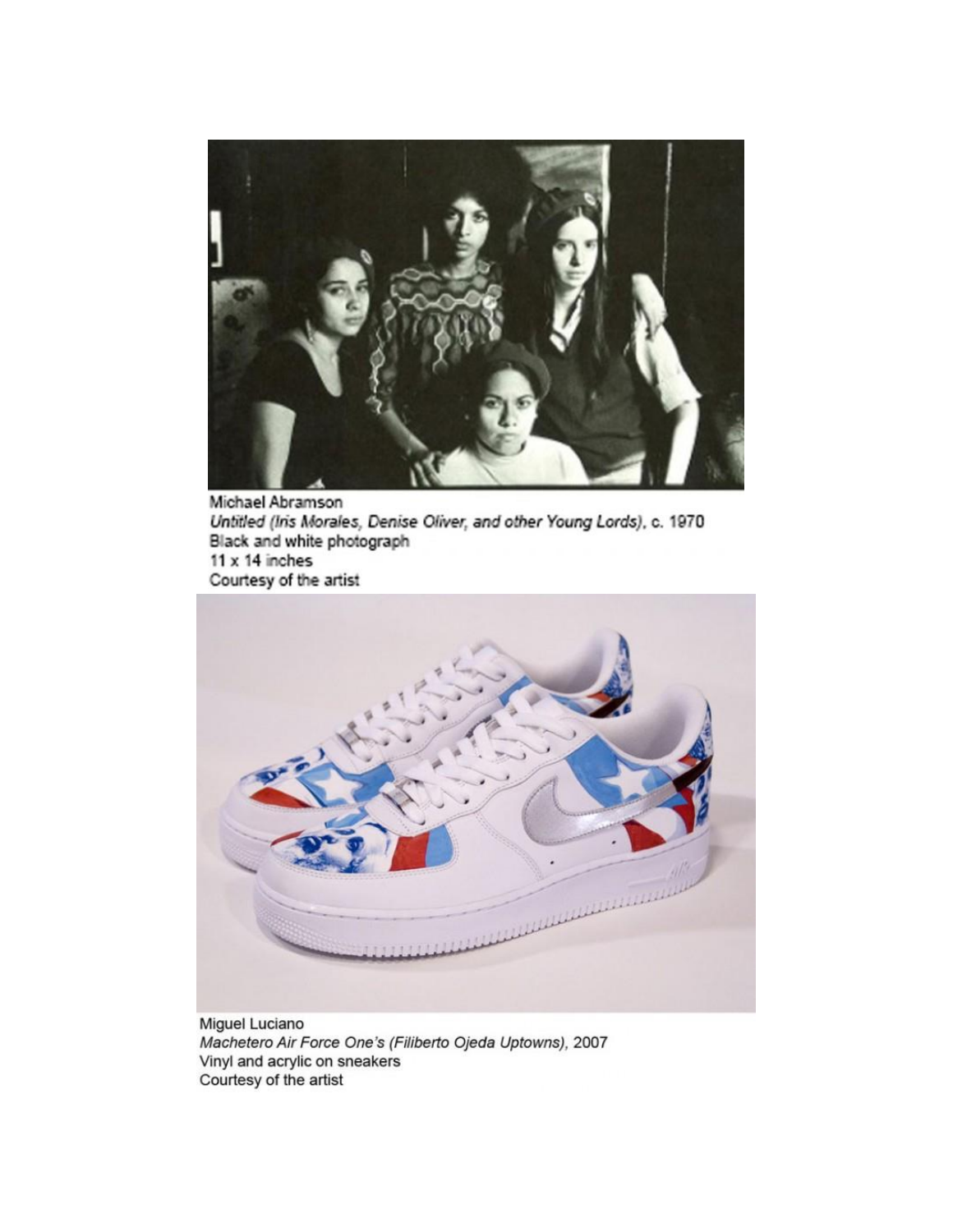

Raphael Montañez Ortiz Archeological Find #21: The Aftermath, 1961<br>Destroyed sofa, wood, cotton, vegetable fiber, wire, and glue on wooden backing The Bronx Museum of the Arts Purchased with funds from the Ford Foundation 2013.17



Shepard Fairey<br>Visual Disobedience, 2004<br>Screenprint on paper<br>Edition 8/300 18 x 24 inches<br>Courtesy of Shepard Fairey/OBEY Giant Art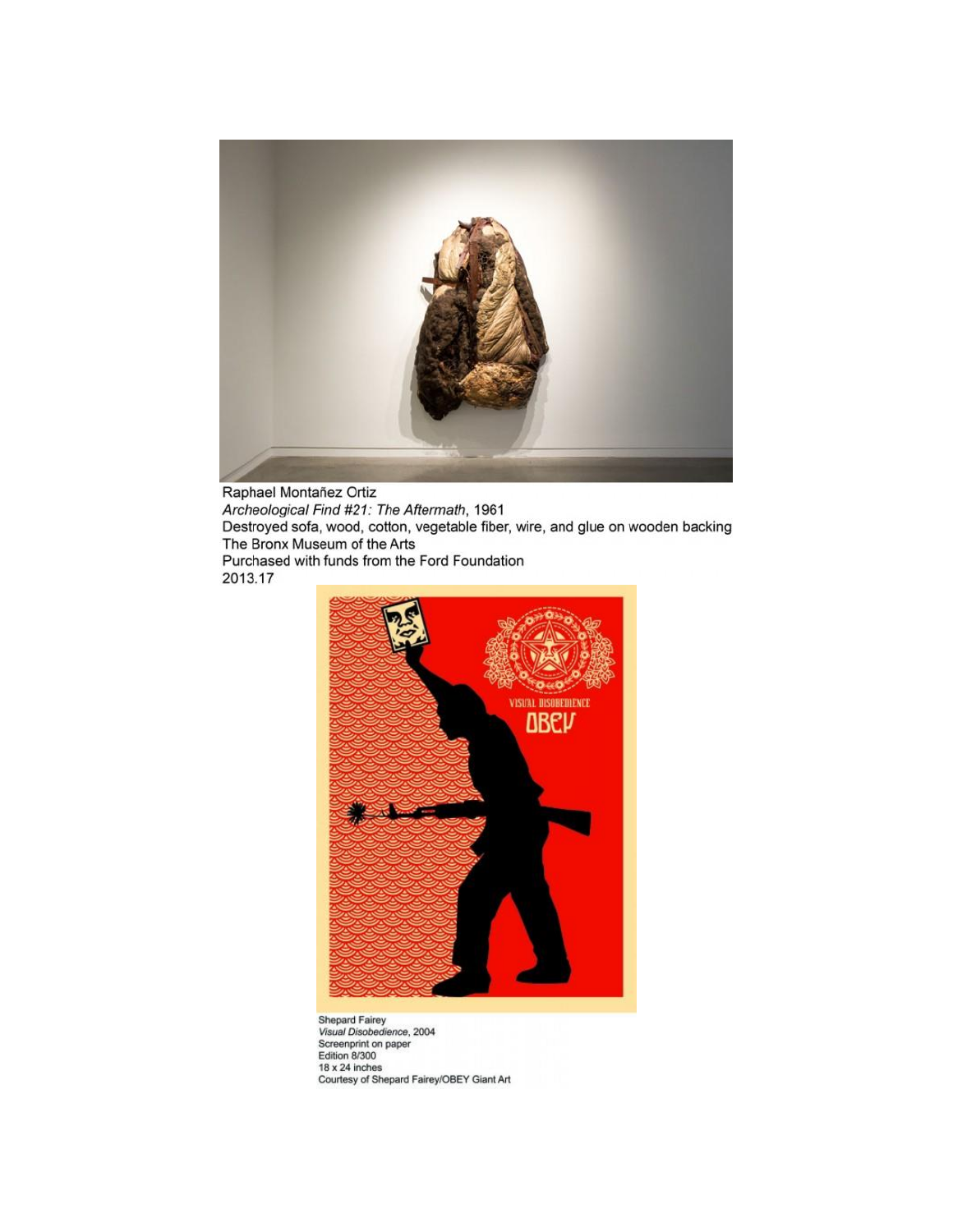

The Bronx Museum of the Arts exhibition *iPresente! The Young Lords in New York.*<br>Installation view of *Palante* (2015) and *Women of the Young Lords* (2015) by Sophia Dawson. Photo by Vanessa S. Clifton.



Sophia Dawson<br>Palante, 2015<br>Acrylic and collage on canvas<br>66 x 90 inches<br>Courtesy of the artist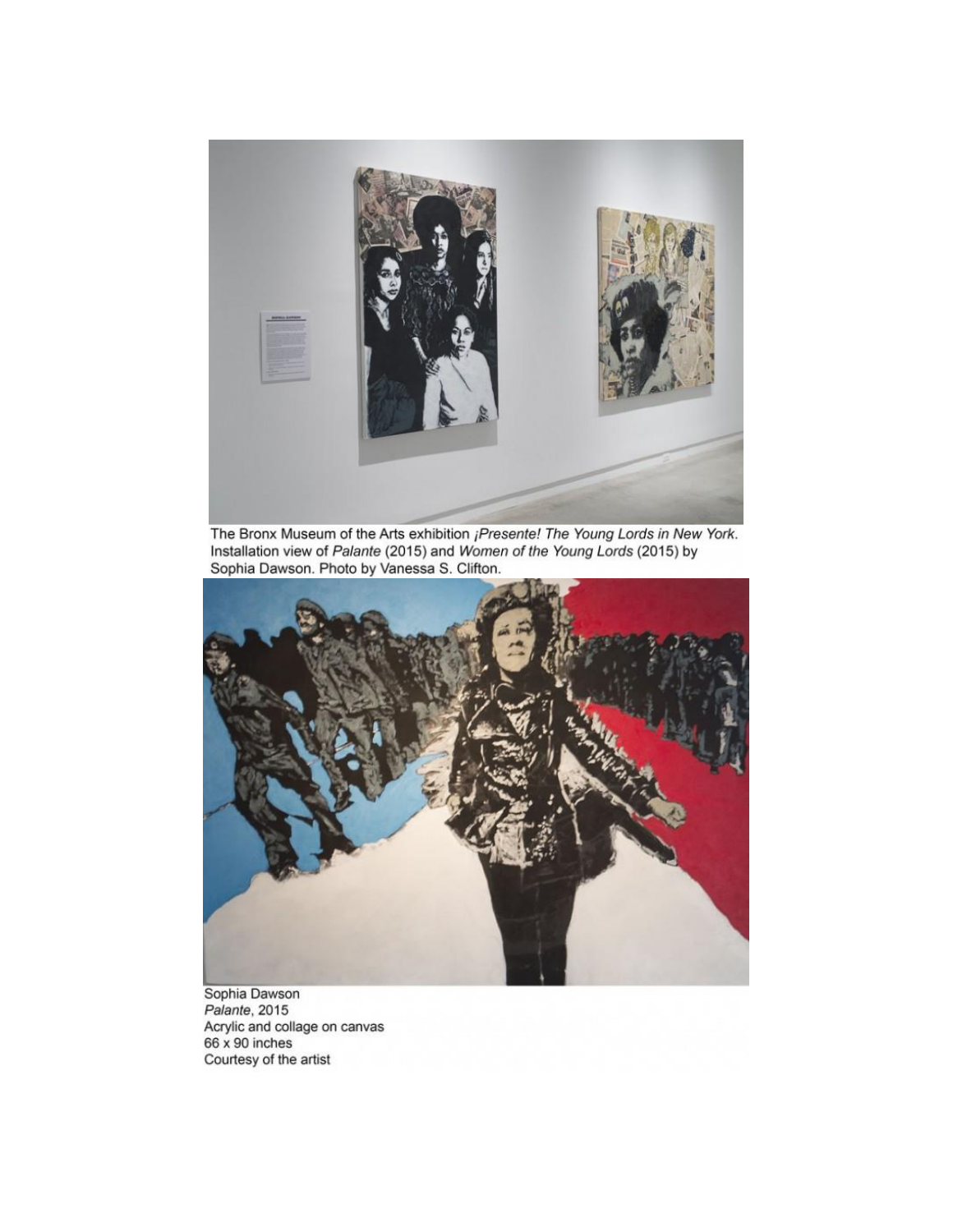

Sophia Dawson<br>Sistahz, 2015<br>Acrylic and collage on canvas<br>64 x 72 inches<br>Courtesy of the artist



Sophia Dawson<br>Women of the Young Lords, 2015<br>Acrylic and collage on canvas<br>42 x 64 inches<br>Courtesy of the artist